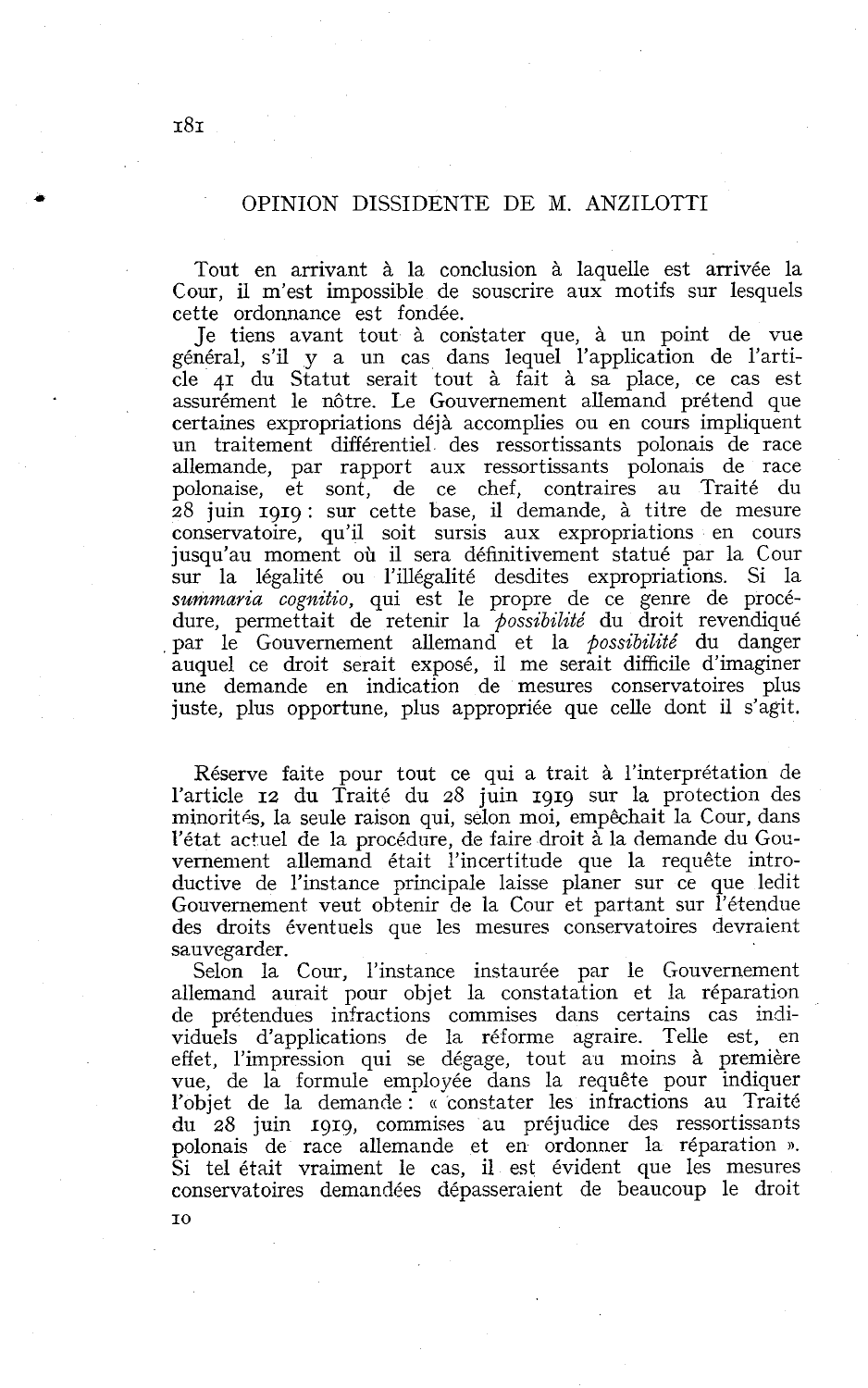## DISSENTING OPINION BY M. ANZILOTTI.

#### [ *Translation.]*

Though I have reached the same conclusion as that at which the Court has arrived, I find myself unable to subscribe to the reasons on which the Order is based.

1 wish to state in the first place that, speaking generally, if there was ever a case in which the application of Article 41 of the Statute would be in every way appropriate, it would certainly be so in the case before us. The German Government alleges that certain acts of expropriation, which have been, or are being carried out, involve discriminatory treatment of Polish citizens of German race, as compared with Polish citizens of Polish race and, hence, that on this ground these acts are contrary to the Treaty of June 28th, 1919 : founding itself on this reason, it asks that the expropriations now in progress should be suspended, as an interim measure of protection, until the Court has finally decided whether the said expropriations are legal or illegal. If the *summavia cognitio,*  which is characteristic of a procedure of this kind, enabled us to take into account the *possibility* of the right claimed by the German Government, and the *possibility* of the danger to which that right was exposed, 1 should find it difficult to imagine any request for the indication of interim measures more just, more opportune or more appropriate than the one which we are considering.

Apart from al1 questions relating to the interpretation of Article 12 of the Treaty of June 28th, 1919, for the protection of Minorities, the only reason which, in my view, made it impossible for the Court to grant the German Government's request, in the present state of the proceedings, was the uncertainty which the Application instituting the main proceedings allows to subsist as to what the said Government seeks to obtain from the Court, and, in consequence, as to the extent of any right; which the interim measures would have to protect.

In the opinion of the Court, the proceedings instituted by the German Government were designed to obtain a declaration that certain alleged infractions of the Treaty had been committed in individual cases, in applying the agrarian reform law, and, further, to obtain reparation for the said infractions; such is indeed the impression conveyed—at any rate, at first sight by the wording used in the Application to indicate the object of the claim: "to declare that violations of the Treaty of June 28th, 1919, have been committed to the detriment of Polish nationals of German race, and to order reparation to be made". If that is really so, it is manifest that the interim measures

IO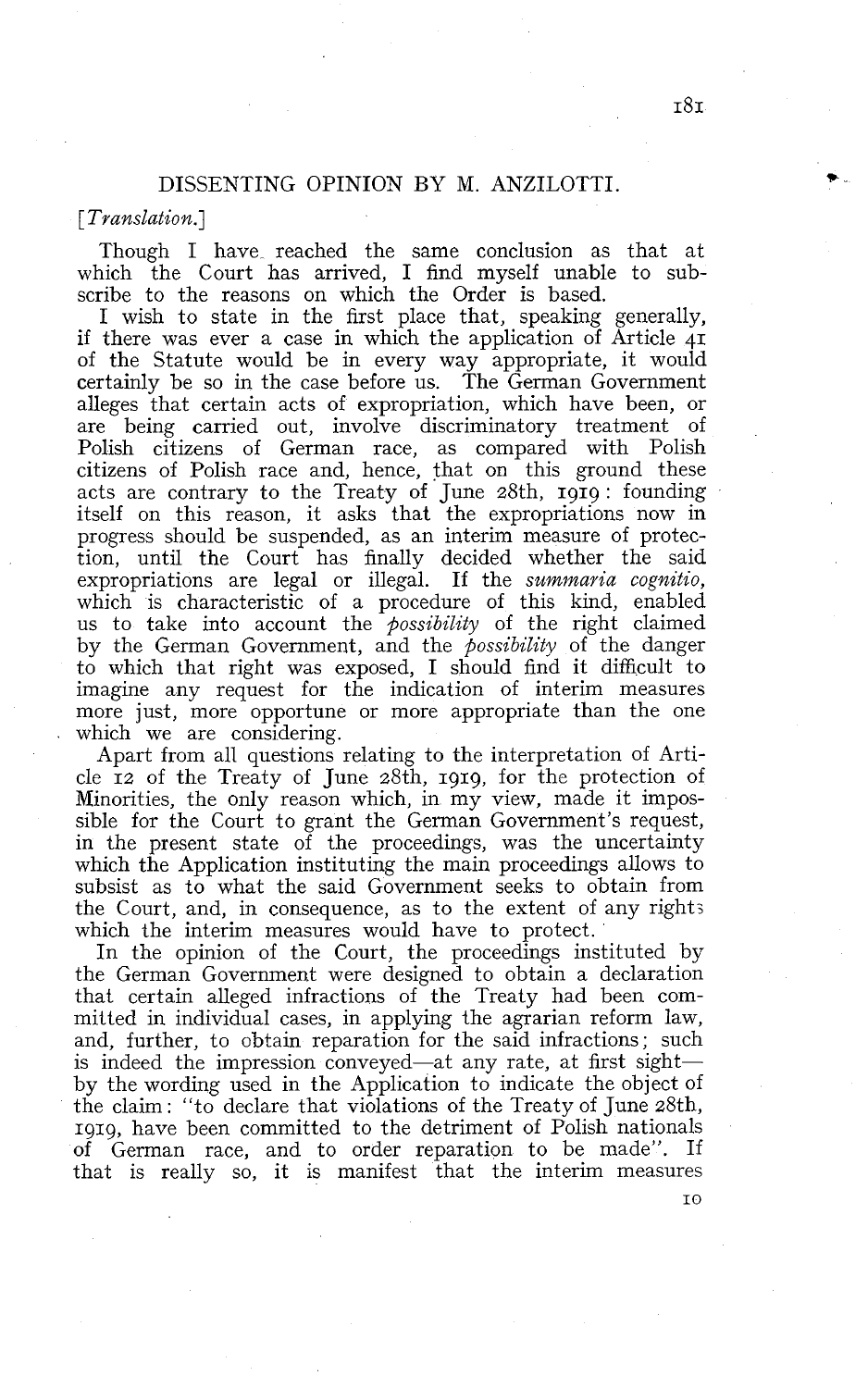### 182 OPINION DISSIDENTE DE M. ANZILOTTI

contesté. Des mesures conservatoires auraient été certainement possibles et opportunes ; mais elles auraient dû se limiter aux cas individuels envisagés par le Gouvernement allemand. Et puisque ni la requête ni la demande en indication de mesures conservatoires ne permettaient d'établir quels sont ces cas, la Cour se trouvait dans l'impossibilité pratique de procéder à l'indication demandée.

Mais est-ce vraiment là je sens de la requête allemande? Son objet n'est-il pas plutôt d'obtenir de la Cour un arrêt déclaratoire constatant que l'attitude du Gouvernement polonais dans l'application de la réforme agraire n'a pas été conforme aux obligations résultant du Traité du 28 juin 1919 ? En d'autres mots, il ne s'agirait pas, ou, en tout cas, il ne s'agirait pas seulement de telle ou telle infraction commise au préjudice de tel ou tel ressortissant polonais de race allemande ; il s'agirait de l'ensemble des actes par lesquels les autorités polonaises ont appliqué la réforme agraire, et ce serait l'incompatjbilité de l'attitude résultant de cet ensemble avec le Traité du 28 juin 1919 que la Cour aurait à constater. Si tel était l'objet de la deniande contenue dans la requête du Gouvernement allemand, on s'expliquerait fort bien que l'on demandât, à titre de mesure conservatoire, la suspension de l'application de la réforme agraire aux ressortissants polonais de race allemande, en général.

Je suis disposé à croire que tel est vraiment le sens de la requête; et cela surtout parce qu'on ne peut pas comprendre que l'on demande de constater des infractions sans dire quelles sont les infractions qu'il y a lieu de constater : une requête ainsi conçue serait d'ailleurs nulle pour cause d'incertitude absolue sur l'objet de la demande.

Mais je dois reconnaître que la requête du Gouvernement allemand prête à interprétation ; et cela, sur un point qui doit être absolument clair. Comme il n'est que juste que ce Gouvernement supporte les conséquences de la rédaction peu claire d'un document qui émane de lui, je pouvais parfaitement comprendre que la Cour, pour ce motif, se refusât à donner suite à la demande en indication de mesures conservatoires. Cela, cependant, ne devait aucunement préjuger du droit, pour le Gouvernement allemand, de présenter une nouvelle requête indiquant, avec la clarté et la précision nécessaires, l'objet de la demande en justice, et ensuite une nouvelle demande en indication de mesures conservatoires appropriées aux droits revendiqués.

**(Signé)** D. ANZILOTTI.